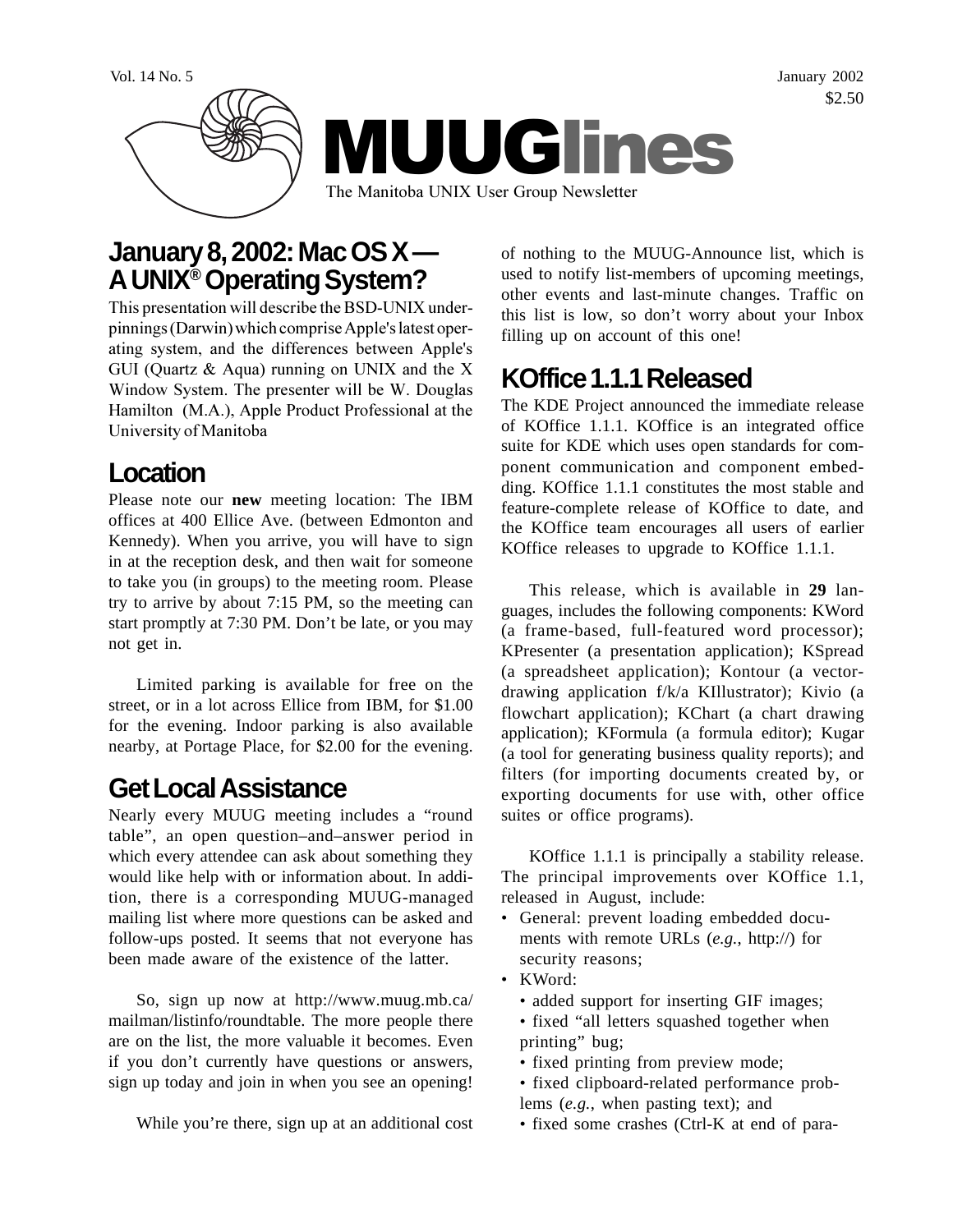graph; undoing a format change in some circumstances; and hiding certain headers/ footers);

- KSpread: improved search/replace search order and highlighting;
- KChart: added a Polar chart and reactivated many features which were not fully working in KOffice 1.1;
- · Filters: internationalized many dialogs and error messages.

A more complete list of changes and notes about the release are available at the KOffice web site (http://www.koffice.org/).

KOffice 1.1.1 complements the release of KDE 2.2.2 late last month. KDE is a powerful and easyto-use Internet-enabled desktop for Linux and other UNIXes, and together with KOffice constitutes the only Open Source project to provide a complete desktop and productivity environment for Linux/ UNIX.

KOffice and all its components (including KDE) are available *for free* under Open Source licenses from the KDE server and its mirrors and can also be obtained on CD-ROM.

## **Or Use AbiWord**

If you aren't running KDE, or would like to use a word processor other than KWord, why not consider AbiWord?

AbiWord is part of a larger project known as AbiSource, which was started by the SourceGear Corporation. The goal of the project was the development of a cross-platform, Open Source office suite beginning with AbiWord, the project's word processor.

SourceGear released the source code to AbiWord and a developer community quickly formed around the project. SourceGear has since then stopped work on the project, but still provides servers and net connections.

The developer community has since then continued to make improvements and increase the quality of AbiWord. Project members are working hard towards the Version 1.0 release, which will be the culmination of years of work and the start of something truly great.

AbiWord is unique among word processors in its drive to become a fully cross-platform word processor. The source code is carefully written so that AbiWord will run on virtually any operating system with a minimum of time spent on porting. This combined with support for *internationalization* (the ability to run AbiWord in many languages) gives AbiWord a massive potential userbase.

AbiWord 0.9.6 was released December 16. The project has entered "feature freeze", and will do bug-fixes-only releases numbered 0.99.x until AbiWord is (considered by the developers to be) good enough for 1.0 (expected in late January 2002). More information can be found at http:// www.abisource.com/.

#### **Or OpenOffice**

Their mission, from the OpenOffice web page (http://www.openoffice.org/):

"To create, as a community, the leading international office suite that will run on all major platforms and provide access to all functionality and data through open-component-based APIs and an XML-based file format."

Some background: StarDivision, the original author of the StarOffice suite of software, was founded in Germany in the mid-1980s. It was acquired by Sun Microsystems during the summer of 1999 and StarOffice 5.2 was released in June of 2000. Future versions of StarOffice software, beginning with 6.0, will be built using the OpenOffice.org sources, APIs, file formats, and reference implementation.

The OpenOffice.org source code initially includes the technology which Sun Microsystems has been developing for the future versions of StarOffice<sup>TM</sup> software. The source is written in  $C_{++}$ and delivers language-neutral and scriptable functionality, including Java™ APIs.

This source technology introduces the nextstage architecture, allowing use of the suite as separate applications or as embedded components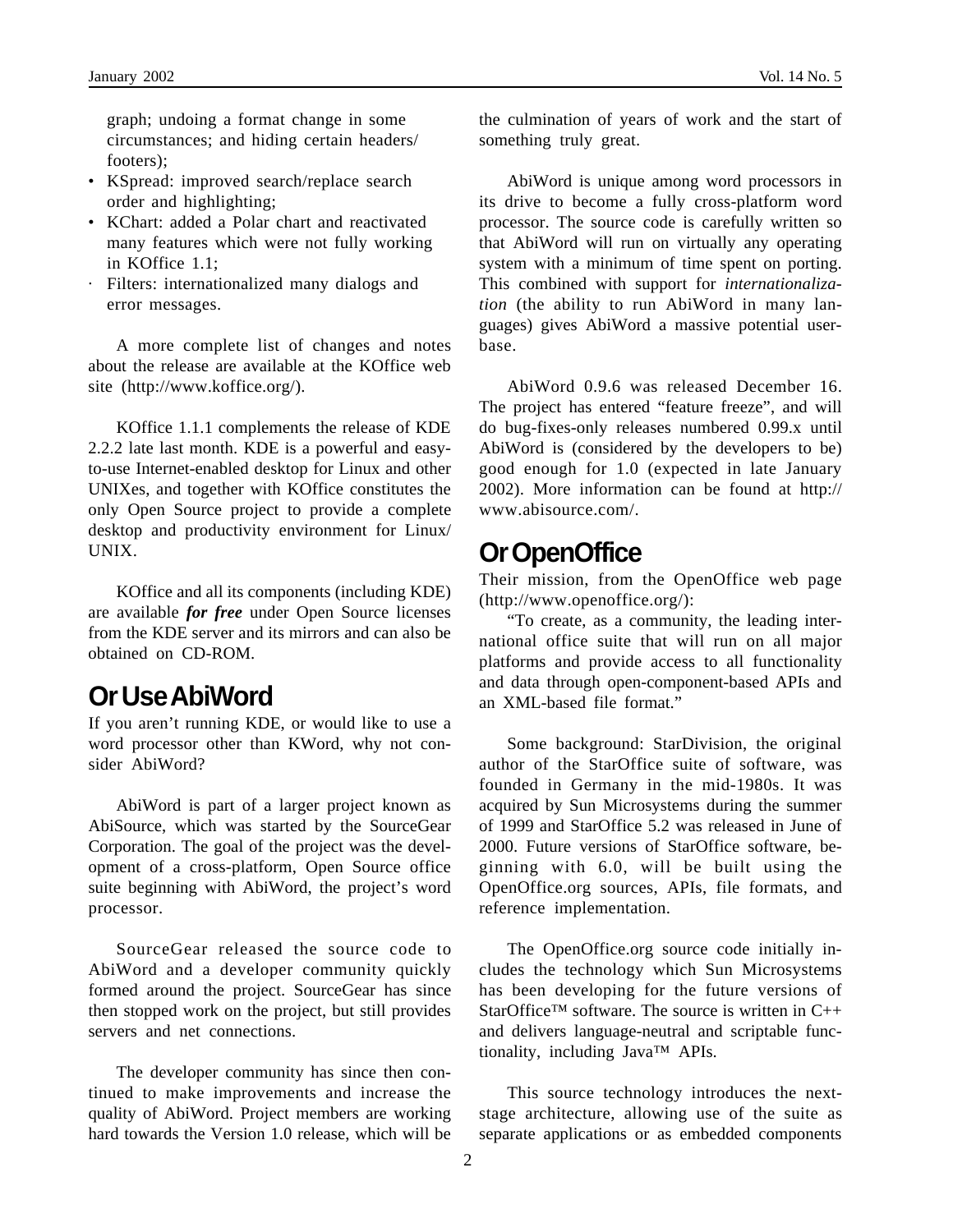in other applications. Numerous other features are also present including XML-based file formats and other resources.

To get right to the point, see http:// www.staroffice.com/ for everything you need to know about StarOffice 5.2, and http:// www.sun.com/software/star/staroffice/get/get.html to download the software!

#### **BSDCon 2002**

*February 11-14, 2002 Cathedral Hill Hotel - San Francisco, California, USA*

Join the growing BSD community as we meet to explore the latest design and implementation of BSD-based systems software at BSDCon. This years program features keynote presentations by John Mashey of SenseiPartners and Brett Halle of Apple Computer, as well as a unique collection of refereed papers and invited talks covering a variety of topics, including:

- MacOS X and Darwin
- Multiprocessing work for FreeBSD
- NetBSD work on the AMD x86-64 Packet filtering and virtual private networks
- the continuing fight against spam
- vulnerabilities of wireless networks
- running a company based on open source software

In addition to exceptional content, BSDCon also features four professional-level, educational tutorials. Practical and immediately useful, these courses are an excellent way to improve the depth of your knowledge about BSD and to stay current with the technology. BSDCon offers the following tutorials:

- FreeBSD Kernel Internals, Part I and II
- System and Network Security
- Debugging Kernel Problems
- Porting BSD Applications to MacOS X

BSDCon's combination of technical tracks, invited talks, tutorials, Birds-of-a-Feather sessions, and Work-in-Progress reports provide an unparalleled opportunity for people of all experience levels to learn from BSD experts, professionals with real world experience, and industry leaders.

If you want to develop cutting-edge network applications, learn how to use BSD as part of enterprise-grade solutions, or just meet the movers and shakers of the BSD community, then BSDCon is the place to be! Register by January 21, 2002 and save! http://www.usenix.org/events/bsdcon02

BSDCon 2002 is sponsored by USENIX, the Advanced Computing Systems Association.

## **The Linux Project From Hell**

While GNU/Linux lowers the bar to creating useful software, not all open-source projects are equal. Take, for example, the MPlayer project. This is a tool to let you view videos in almost every popular flavour, including MPEG 1 and 2, and AVI. It also plays video from DVDs.

This project is more popular on Freshmeat (http://www.freshmeat.net/) than anything else save for Linux itself. The downside? Appallingly bad installation instructions and documentation. Joe Barr is a freelance journalist who write the "Open Source" column at LinuxWorld (http:// www.linuxworld.com/).

Take a look at his experience in getting MPlayer running on his system: http://www.linuxworld.com/ site-stories/2001/1214.mplayer.html. He even includes tips on how to get it running for yourself. As he says:

"The entire installation and design process is so poor that it seems as if the developers laid a minefield for users purposely so that they could torment them. I can forgive the poor English, but the outright contempt for hapless users is inexpiable<sup>"</sup>

## **IBM SMB Test Drive**

IBM announced on December 18 an initiative to accelerate the adoption of Linux among small and medium business (SMB). To speed the development of Linux applications that address the unique needs of small and medium business, IBM introduced the Linux Test Drive for eServer iSeries, which makes available over the Internet a "virtual